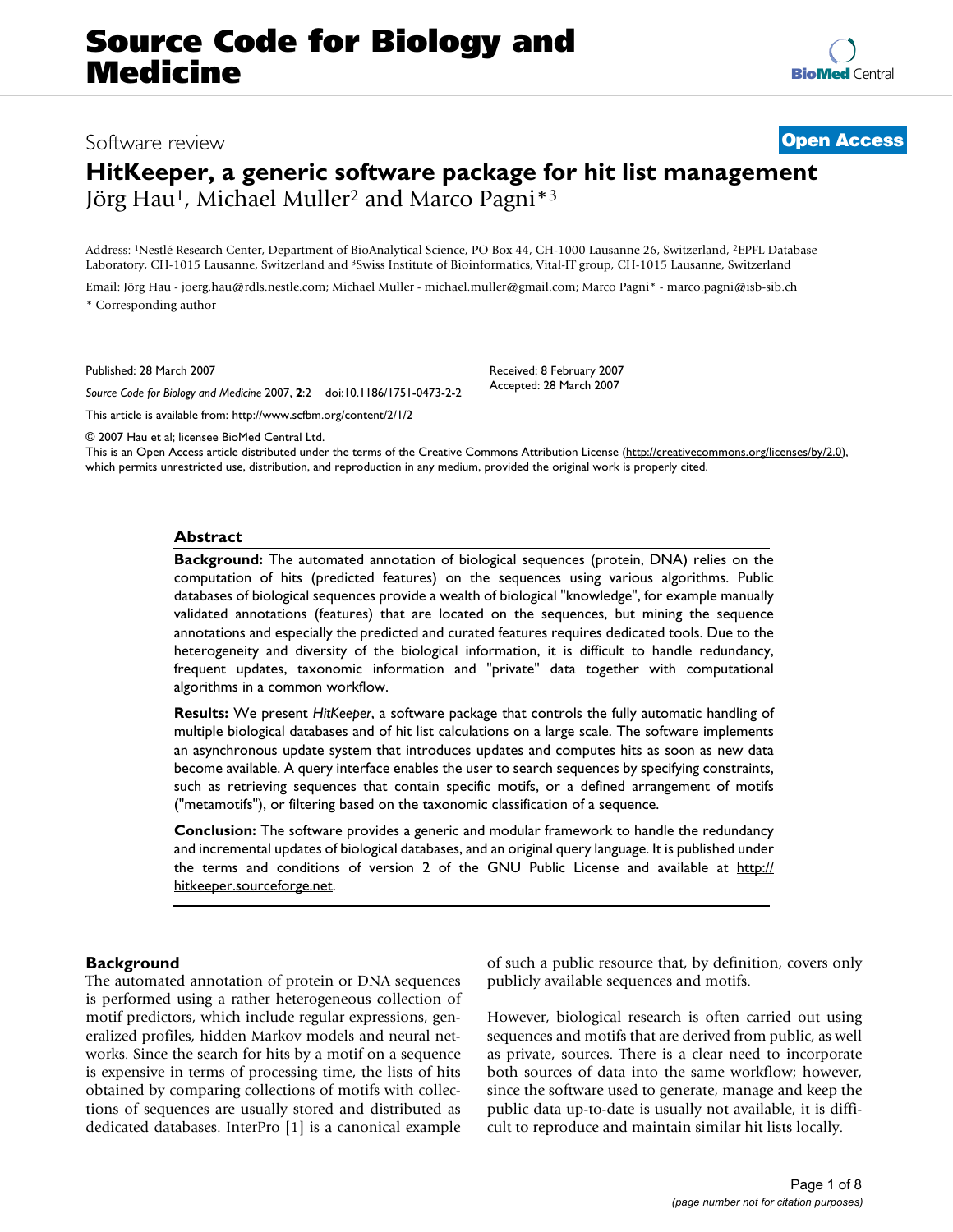Further issues that complicate matters are the update frequency of public databases, which can lead to an almost continuous data flow, and the redundancy between different databases. As an example, redundancy is visible by the fact that the same protein sequence may appear in different entries, in different databases, or in different releases of the same database. Since most computations are CPUexpensive, repeating the same computation should obviously be avoided.

To satisfy these requirements and to simplify the in-house management of data from very different sources in various formats, we have developed *HitKeeper*. It is a software for the fully automatic handling of multiple sequence and motif databases, as well as classification (taxonomy) information, on a large scale. In addition, *HitKeeper* implements an elaborate and original query syntax to retrieve information. The distribution provides the core programs, a number of test scripts, and a manual with detailed instructions for the set-up of a pilot installation. Since the software architecture is designed to be customizable and extensible, it should be relatively easy for a user with some proficiency in the Perl programming language to introduce new data types and algorithms into the system.

# **Implementation** *Program architecture*

The following description is focused on the essential features and algorithms of *HitKeeper*. The installation and a number of technical details are explained in-depth in the *Reference Manual*, which is part of the distribution package.

*HitKeeper* is a collection of scripts that interact as concurrent clients with a relational database management system (RDBMS). The software is mostly written in Perl and was developed and tested under various flavours of Linux and Mac OS X using MySQL as RDBMS; it is currently being extended to other RDBMS.

Fig. 1 is a schematic representation of the logical organization of *HitKeeper*. Starting from the abstract concept of "data", the structure is built around three *kinds* whose properties are reflected in the organization of the software and that are hardcoded in the application: *seq*, biological sequences; *mot*, motifs for predicting hits on the sequences, and *cla*, hierarchical classification (currently limited to taxonomy).

For each *kind*, *HitKeeper* allows multiple *types* of data to be dealt with. As an example, *seq* allows multiple types of sequence data, such as "pep" (for peptide) and "nuc"(for nucleotide). Similar to this, *mot* may comprise the type "pattern" as well as "profile" or "HMM". All types, and all

computation algorithms between them (*e.g*. which program is used to run a pattern search on a peptide sequence), are defined in a central configuration file. Besides some general parameters (database server, etc.), this file also holds the list of the modules and external programs that are used (a) for parsing the flat files, (b) performing the actual computations, and (c) dispatching and/or mirroring to any external computing elements. Custom modules written in Perl can be added, either derived from the existing modules or written "from scratch". Parsing of the input data is based on *lazy parsing* that extracts only the relevant information. This minimizes the amount of maintenance that might be induced by format changes in the source data. Custom modules can also be provided for the mirroring of the databases to external computing elements (*e.g*. formating for a BLAST server).

Five distinct clients are available. Three of them, *HKLoader*, *HKUpdater* and *HKPublisher*, are used for RDBMS housekeeping and control of the data flow. They operate concurrently in the background, similar to a system daemon. The two other scripts, *HKReader* and *HKAdmin*, are used to interact with the RDBMS. While the former is solely intended for querying the system, the latter also allows the administration of *HitKeeper*; as an example, the *HitKeeper* administrator defines interactively which database (UniProt, Prosite, etc.) is actually parsed and used for the calculations. Both scripts provide the functionality of a command-line tool, and the interactivity of a "shell-like" environment; they accept input from STDIN and can thus be controlled through other scripts and pipes. This allows automation and enables performing tasks in batch mode, either directly from the command line or by reading commands from a file.

# *Data lifecycle and computations*

As mentioned above, *HitKeeper* reads three kinds of input data. Each is associated with a "pipeline" where several versions of a database, such as weekly releases, can coexist. However, only the version with the status 'current' is in the production stage and can be queried. Fig. 2 illustrates how the *seq* and *mot* pipelines are synchronized with respect to the incremental updates of the hit list.

Computations are set up on a per-database basis, so that *all* entries in a given sequence database are expected to be calculated against *all* entries in a motif database. However, not all *databases* are necessarily calculated against each other: the software uses a "subscription" model, defining which database pairs are to be calculated. In this way, it is possible to set up calculations as needed and to adjust the allocation of computing resources.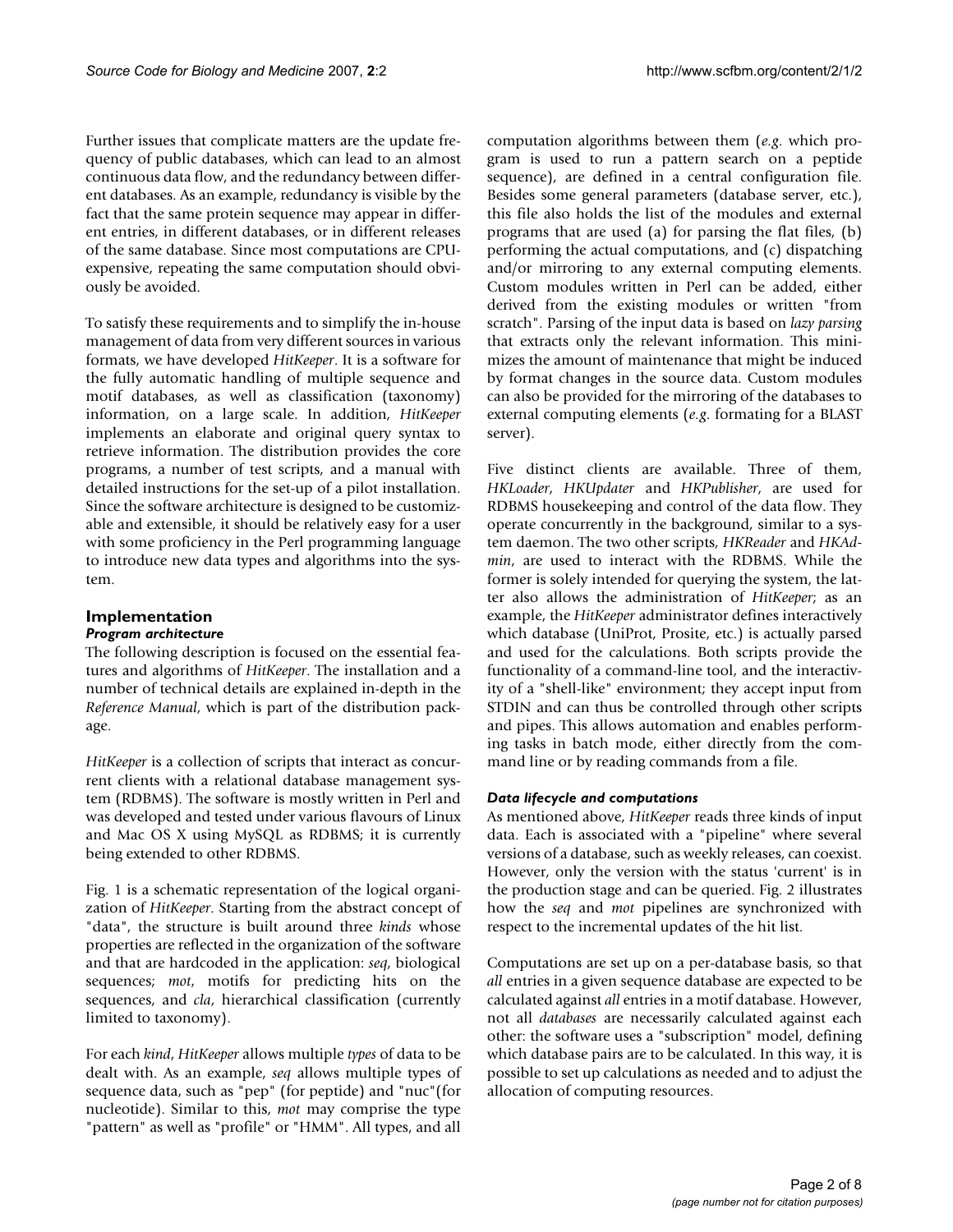

All hit list computations are performed by calling external software, *i.e*. they are not hardcoded in *HitKeeper*. A simple implementation of a pattern-matching algorithm is provided and can be used as template for custom extensions.

If a sequence or motif database is updated, repeating the same computations for sequences or motifs that have not changed should be avoided. This is the purpose of the incremental update algorithm in *HitKeeper*. The algorithm is identical for sequence and motif database updates. Complications arise from the optional subscriptions and from the handling of redundancy; a typical case handled by our algorithm is outlined in Fig. 3.

# **Results and discussion**

# *Installation, validation and scalability*

The prerequisites for the installation of *HitKeeper* are the availability of a MySQL server and a few Perl modules from CPAN; according to our experience, the presence of the system administrator is preferable at this stage. The deployment of a *HitKeeper* installation as such is essentially performed through a shell script within a few seconds.

The validation of a *HitKeeper* installation concerns in particular the incremental updates and the query mechanism. Two tests are provided in the distribution and implemented as shell scripts, thus emulating commands as they would be typed by the user instead of querying the RDBMS directly. They should be run as "operational qualification tests" and will verify the correct behaviour of the parser, computation engine, incremental update, and query mechanism.

Historically, *HitKeeper* was developed as the "back end" of the *MyHits* web site [2] as depicted in Fig. 4. *MyHits* has been in production status since 2003 and currently handles more than 7 million non-redundant sequences with weekly updates from a number of major databases, and 21 million hits on these (Table 1). Thus, *HitKeeper* can be considered to be robust and scalable.

# *Queries*

*HitKeeper* implements an elaborate and original query syntax to retrieve information. Besides support for logical operators (OR, AND, NOT), *HitKeeper* allows sequences to be retrieved with logical constraints on the arrangement of the motifs found along the sequence. An expression that specifies such a particular "motif of motifs" is called a *metamotif*. Metamotif queries are expressed in a grammar that is specific to *HitKeeper*, yet human readable. This grammar is parsed and then compiled into an SQL query. The metamotif query language was inspired by our experience with *mmsearch* [3] and *twofeat* [4].

While presenting the full query capabilities of *HitKeeper* is out of the scope of this paper, some typical examples of the query language are given below. The setup of the following example dataset is described fully in the Reference Manual; hits can be calculated overnight on a standard Linux workstation. We make use of three common databases: The Swiss-Prot protein sequences (designated with sw hereafter) [5], the Prosite patterns (pat) [6], and the NCBI taxonomy data (taxid) [7,8]. An additional database of "virtual" motifs is automatically derived from the Swiss-Prot "FT" lines (feature) with a script that produces more than 800 of these 'virtual motifs'. The computation yields two 'hit' lists (Swiss-Prot *vs* Prosite, and Swiss-Prot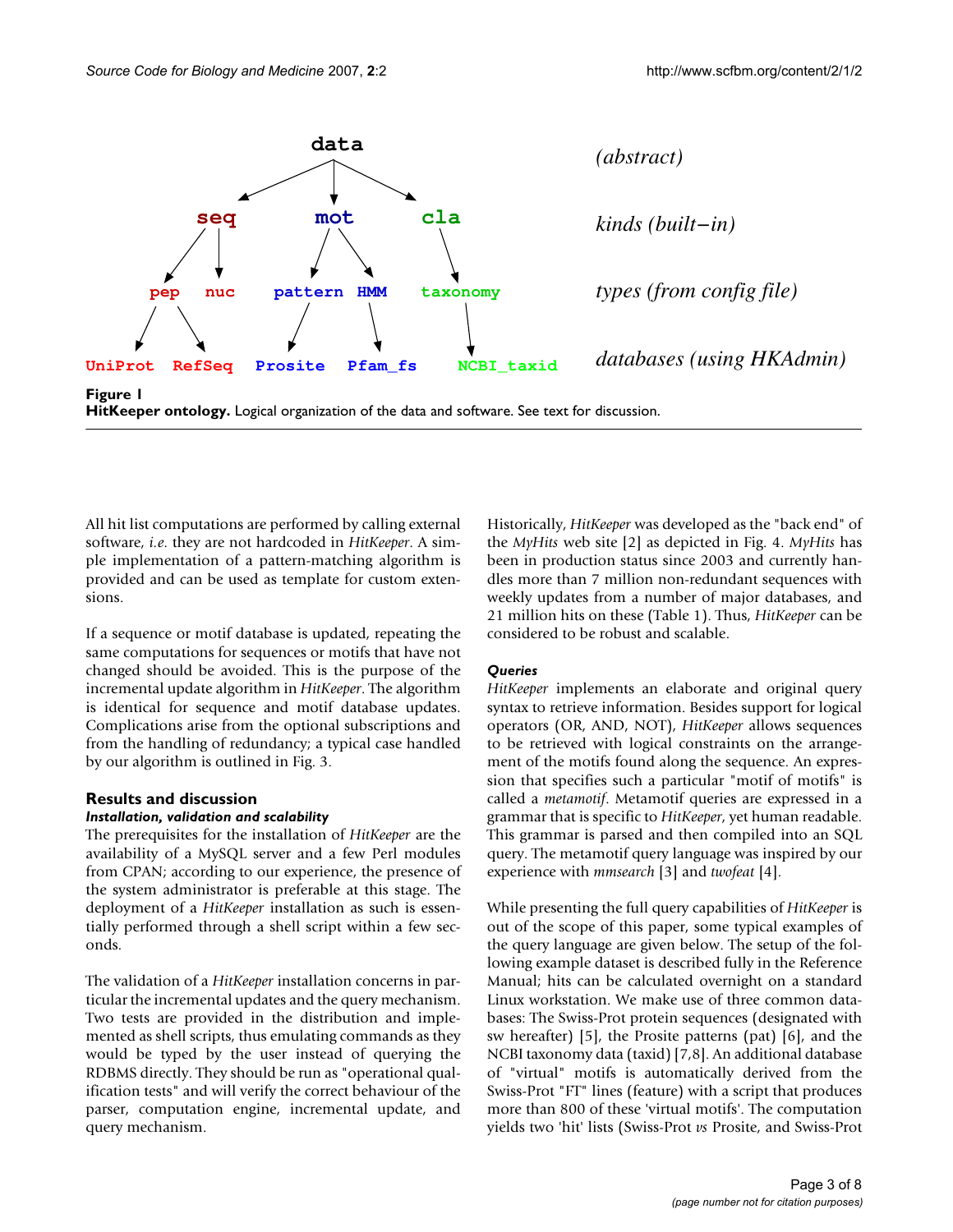

# **Figure 2**

**Schematic representation of the sequence and motif pipelines.** Several successive versions of a given source database usually coexist at different stages in a pipeline. The databases are processed by three scripts running simultaneously, in a manner similar to a system daemon: *HKLoader* watches the source data files for changes (using the date/time stamp). This script is responsible for parsing and converting the raw data, detecting redundancy, and transferring the "clean" data into the SQL database. *HKUpdater* updates the hit list. Once a motif database enters the *prepare* state, the new motifs are computed against the sequences that are in *current* state. Similarly, when a sequence database comes in the states *prepare*, the new sequences are computed against the motifs that are in the *current* state. The two computational tasks, sequences-vs-motifs and motifs-vssequences, are never executed simultaneously – this keeps the two pipelines synchronized. Once the calculations are done, *HKPublisher* becomes responsible for the deployment of the databases to external computing elements (*e.g*. a blast server) and the database flagged as *ready* is promoted to *current* ("in production"): all subsequent queries are now applied to this database. Previous versions can be kept as archives or deleted to reclaim space.

*vs* the ft motifs), and a single 'hat' list (*i.e*. match between sequence and classification): Swiss-Prot *vs* NCBI taxomomy. The latter is used for filtering by taxonomy.

#### **Table 1: Turnover of sequence data**

|                     | db versions | total entries                    | sequences                          |
|---------------------|-------------|----------------------------------|------------------------------------|
| current             | 39          | $\sim$ 7 $\cdot$ 10 <sup>6</sup> | $\sim$ 5.7 $\cdot$ 10 <sup>6</sup> |
| total over 9 months | 545         | $\sim$ 122 · 10 <sup>6</sup>     | $\sim 8.3 \cdot 10^6$              |
| ratio               | 0.07        | 0.06                             | 0.69                               |

Numbers of protein database versions, entries and sequences in *HitKeeper* behind the *MyHits* website, counted at the end of a nine-months period and cumulated over the same time. The ratios indicate frequent updates of the database source files (545 individual releases for a final count of 39 database versions), frequent modifications of the annotations for the complete entries, but a much lower rate of sequence changes (69% remain unchanged over time).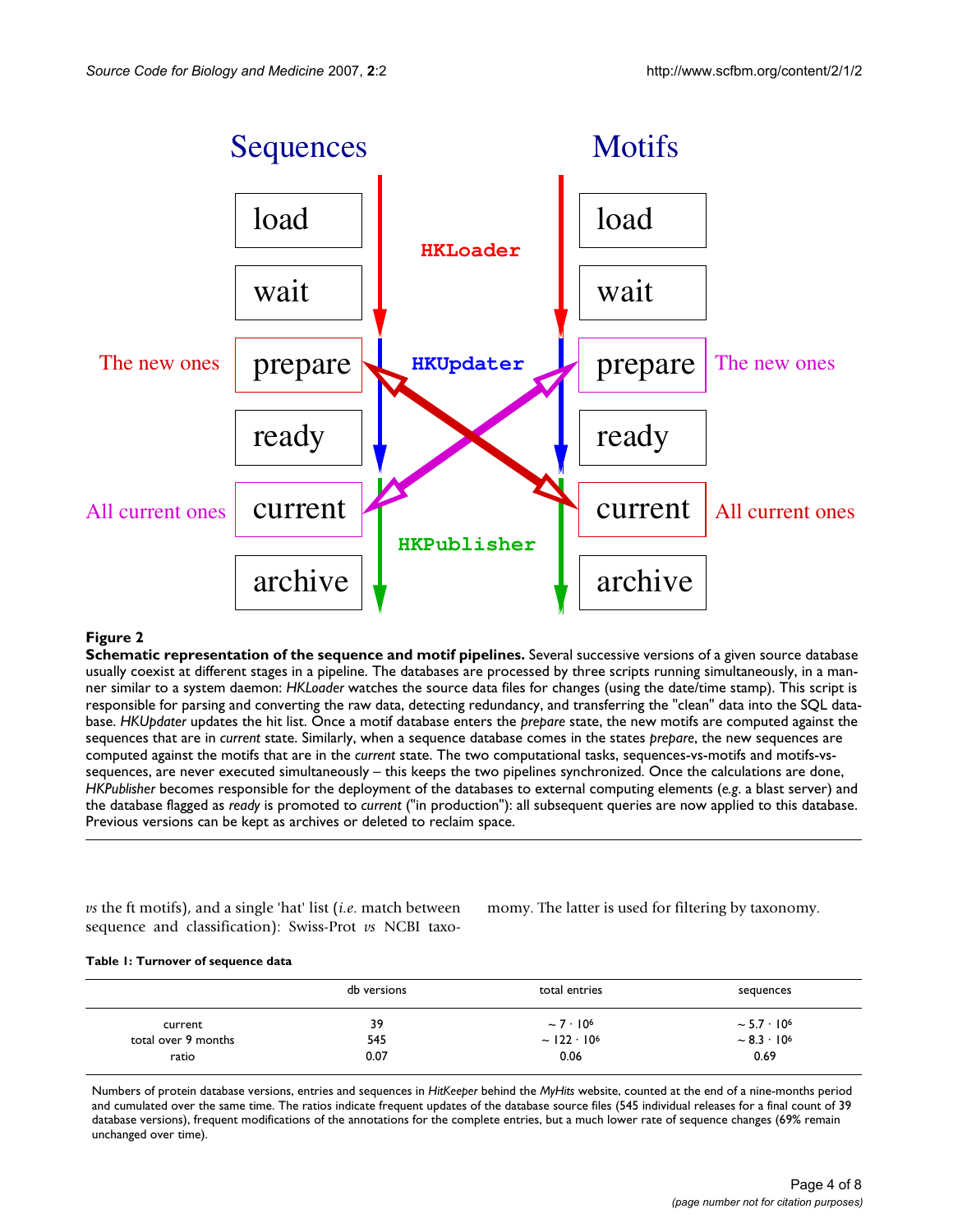

#### **Figure 3**

**Example of redundancy management.** This example [9] uses four motif (MA ... MD) and four sequence databases (SA ... SD). The upper part of the figure corresponds to all data that are currently in production. The table on the upper left represents the different databases and some of their individual entries (horizontal and vertical lines). A yellow rectangle symbolizes a subscription for computation. The small table on the right-hand side represents five "non-redundant" sequences ("Snr", arranged in columns) and three motifs ("Mnr", in rows). The computations between individual sequences and motifs are symbolised with black crosses; these do not necessary signal the *presence* of a match, but indicate the fact that the necessary calculations have been performed. - The bottom part of the figure shows a new version of sequence database SB that is being prepared to replace the current version. Sequence s0 will be deleted from database SB, sequence s5 will be inserted, s3 and s4 are new to SB but already present in other databases. The computations that must be performed are indicated by the red crosses. Note that there is no need to compute s4 against m3, since it was already present in SD which, in turn, is already subscribed to MD. - The same principle applies for updating a database of motifs.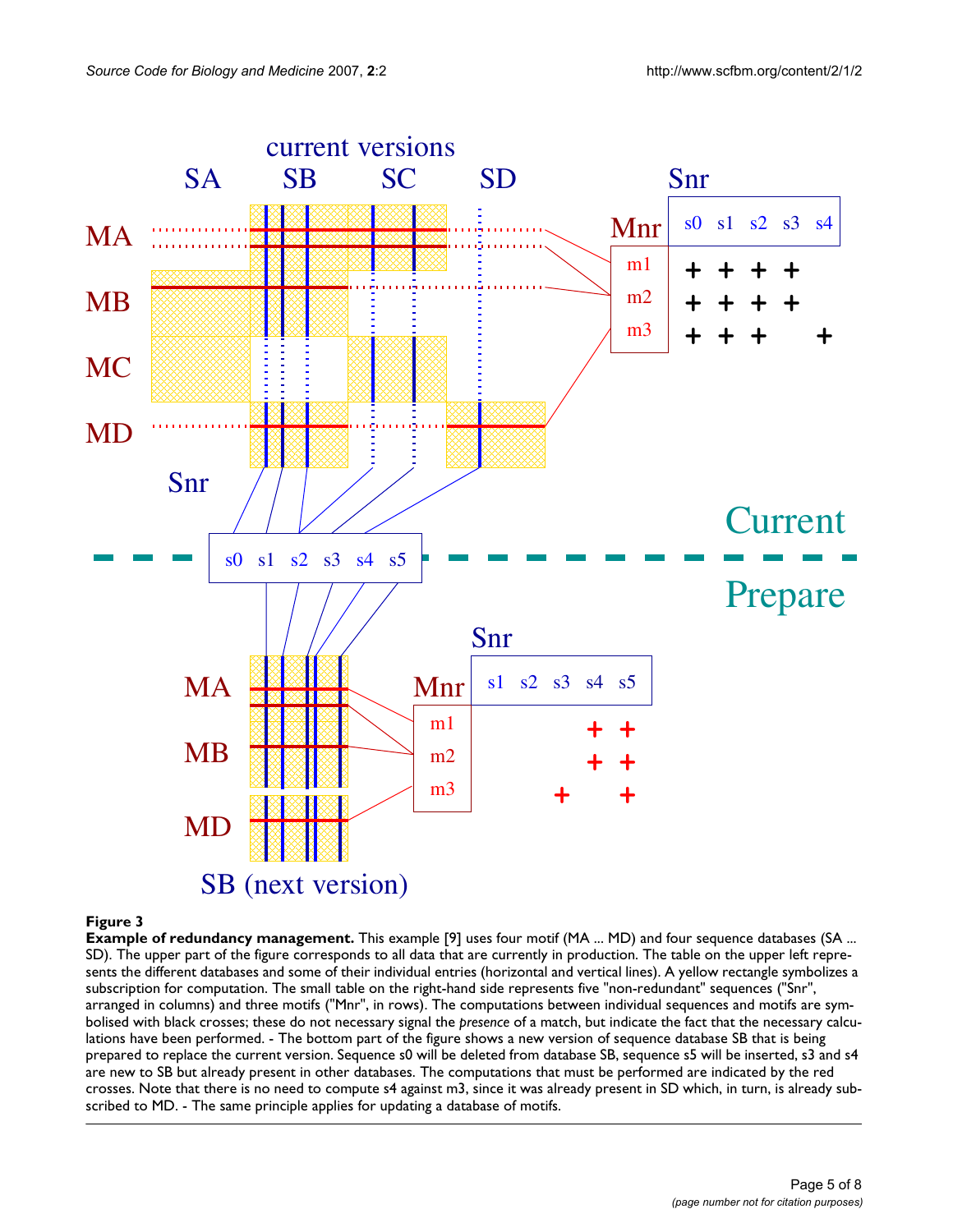

# **Figure 4**

**Schematic structure of the MyHits webserver.** The tasks provided by *HitKeeper* are shown in blue. Services that provide infrastructure (MySQL, Apache) are displayed in green, and computing services in pink. The different tasks are distributed over different hosts, and synchronization of data is controlled by *HitKeeper*.

The original text entries can be retrieved using alternative but unique designations. As an example, the Prosite entry for the pattern with id CORNICHON can be retrieved using its name, ID, or accession number:

mot\_fetch\_entry pat:CORNICHON mot\_fetch\_entry PS01340

Queries can be "stored" using a query identifier, indicated by -ref=... in the examples below. These identifiers are used to repeat, refine or even string together queries. The following example will refer to all bird sequences from Swiss-Prot:

hat\_query cla\_parent=Aves seq\_source=sw -ref=\$BIRDSEQ Re-using the same query, count the sequences and the species, then retrieve the non-redundant sequences of all birds in Swiss-Prot:

query\_stat \$BIRDSEQ seq\_fetch\_nr \$BIRDSEQ

Since the taxonomy data are available, it is easy to list all species covered by that query:

cla\_fetch\_desc \$BIRDSEQ

A list of all matches of Prosite patterns against these sequences can be obtained as follows:

hit\_query seq\_name=\$BIRDSEQ mot\_source=pat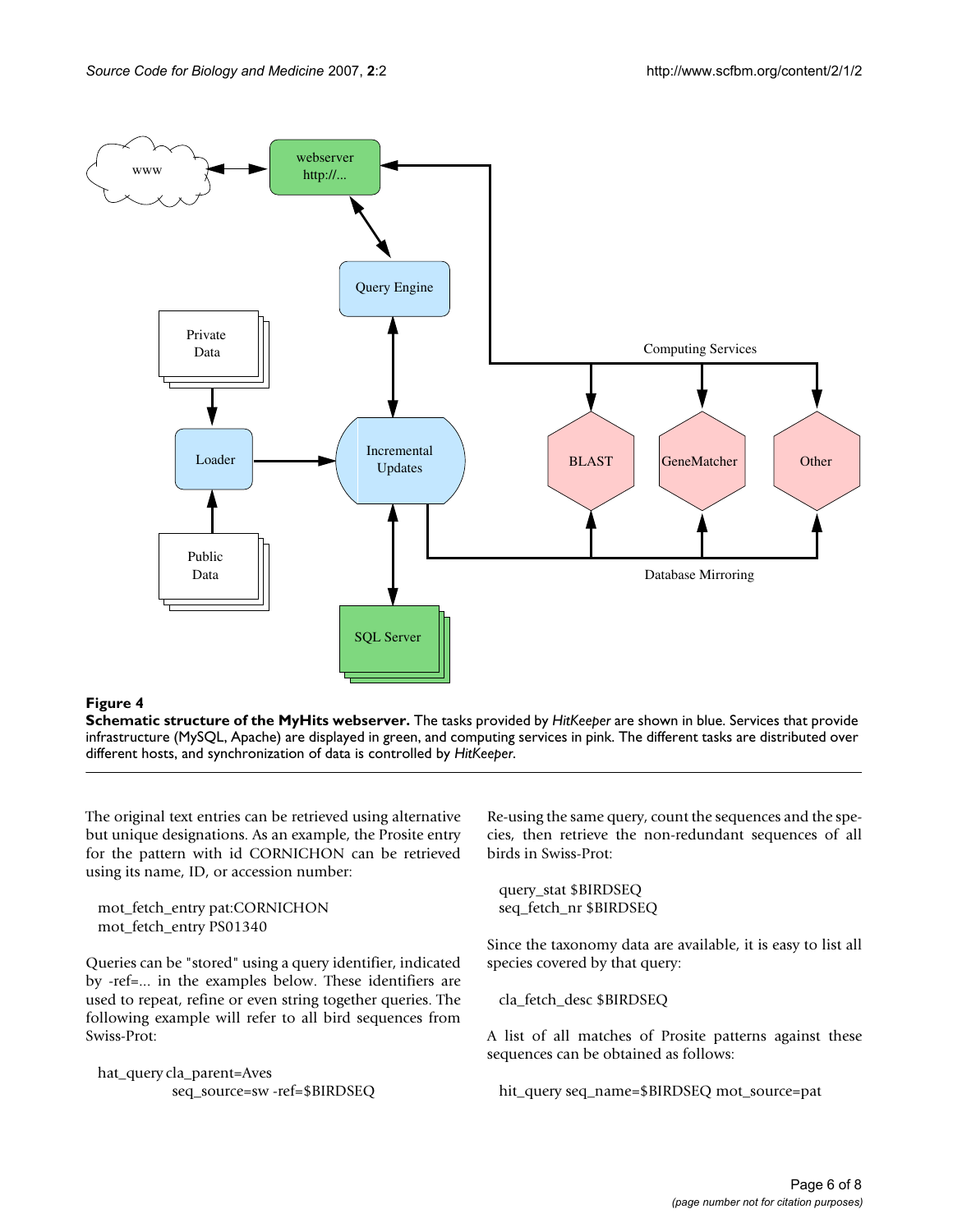| #sequences | #motifs | #hits | condition               |
|------------|---------|-------|-------------------------|
| 374        |         | 737   | X OR Y                  |
| 231        |         | 542   | $X \ / \lt$ Y metamotif |
| 81         |         | 81    | X NOT IN $(X / < / Y)$  |
| 68         |         | 72    | Y NOT IN $(X / < / Y)$  |

**Table 2: Match counts**

Counts documenting the occurence of a match by a THIOREDOXIN pattern (X), and by an annotated Thioredoxin domain (Y) in the "FT" lines of Swiss-Prot. The metamotif detects only those matches were X is located within Y. The numbers may change with a different release of Swiss-Prot.

*HitKeeper* also has the capability to perform negative matching, such as finding all bird sequences with *no* match by any Prosite pattern:

```
hit_query seq_source=sw mot_source=pat 
         -ref=$PROSITE
seq_query seq_name=$BIRDSEQ 
         not_seq_name=$PROSITE
```
A simple example is to retrieve all existing hits for the protein VAV\_RAT [Swiss-Prot:[P54100](http://www.ebi.ac.uk/cgi-bin/dbfetch?db=swall&id=P54100)]:

hit\_query seq\_name=sw:VAV\_RAT

Note that these include DOMAIN sh2 (one hit), DOMAIN sh3 (two hits) in a particular arrangement. To search all sequences that fulfill a similar arrangement, a metamotif query with the *followed by* operator *~~* is used:

```
mom_query 
(DOMAIN_sh3~~ DOMAIN_sh2~~ DOMAIN_sh3)
```
At the time of writing, there are about 22 proteins meeting this criterion in Swiss-Prot.

As another example, Prosite has a pattern pat:THIORE-DOXIN that targets the active site of the thioredoxin domain [Prosite:PS00194]. In Swiss-Prot, the thioredoxin domain itself is annotated and was extracted from the FT line as ft:DOMAIN\_Thioredoxin. The hit by the pattern is usually present within the domain annotation, but not always. In addition, some domain annotations do *not* include an active site that the pattern would match. The analysis is not straightforward since many proteins have multiple hits with the pattern and domain annotations. The following commands were used to obtain the counts as shown in Table 2:

First, a hit query for hits by either of the two motifs pat:THIOREDOXIN or ft:DOMAIN\_Thioredoxin is performed and is saved under the query identifier \$all\_hit. The comma between the two motif names is the *OR* operator:

hit\_query-ref=\$all\_hit

mot\_name=pat:THIOR-DOXIN,ft:DOMAIN\_Thioredoxin

Next a search for hits is carried out where the motif pat:THIOREDOXIN is 'embedded' in the motif ft:DOMAIN\_Thioredoxin. Since there are proteins with multiple thioredoxin domains, a metamotif with the *is included* operator /</ was used to associate the pattern and the annotation. As this is a metamotif query, mom query is used instead of hit query:

# mom\_query(pat:THIOREDOXIN)/</(ft:DOMAIN\_Thioredoxin) -ref=\$mom\_hit

In a third step, hits that contain the motif pat:THIORE-DOXIN but that are not included in those that bind the metamotif are identified:

hit\_query mot\_name=pat:THIOREDOXIN not hit list=\$mom\_hit -ref=\$pat\_not\_mom

and the last dataset consists of hits with the motif ft:DOMAIN Thioredoxin, but that are not in the metamotif hit list:

```
hit_query mot_name=ft:DOMAIN_Thioredoxin 
          not_hit_list=$mom_hit -ref=$ft_not_mom
```
Finally, the results of all four queries are reported:

query\_stat \$all\_hit \$mom\_hit \$ft\_not\_mom \$pat\_not\_mom

The result is summarised in Table 2 and shows that there are 81 matches by patterns that are not included in the matches by domains. On the other hand, there are 72 domains where the corresponding pattern is not present. The execution time of this last example is typically only a few seconds.

# **Conclusion**

*HitKeeper* provides a generic, modular and extensible framework to handle the redundancy and incremental